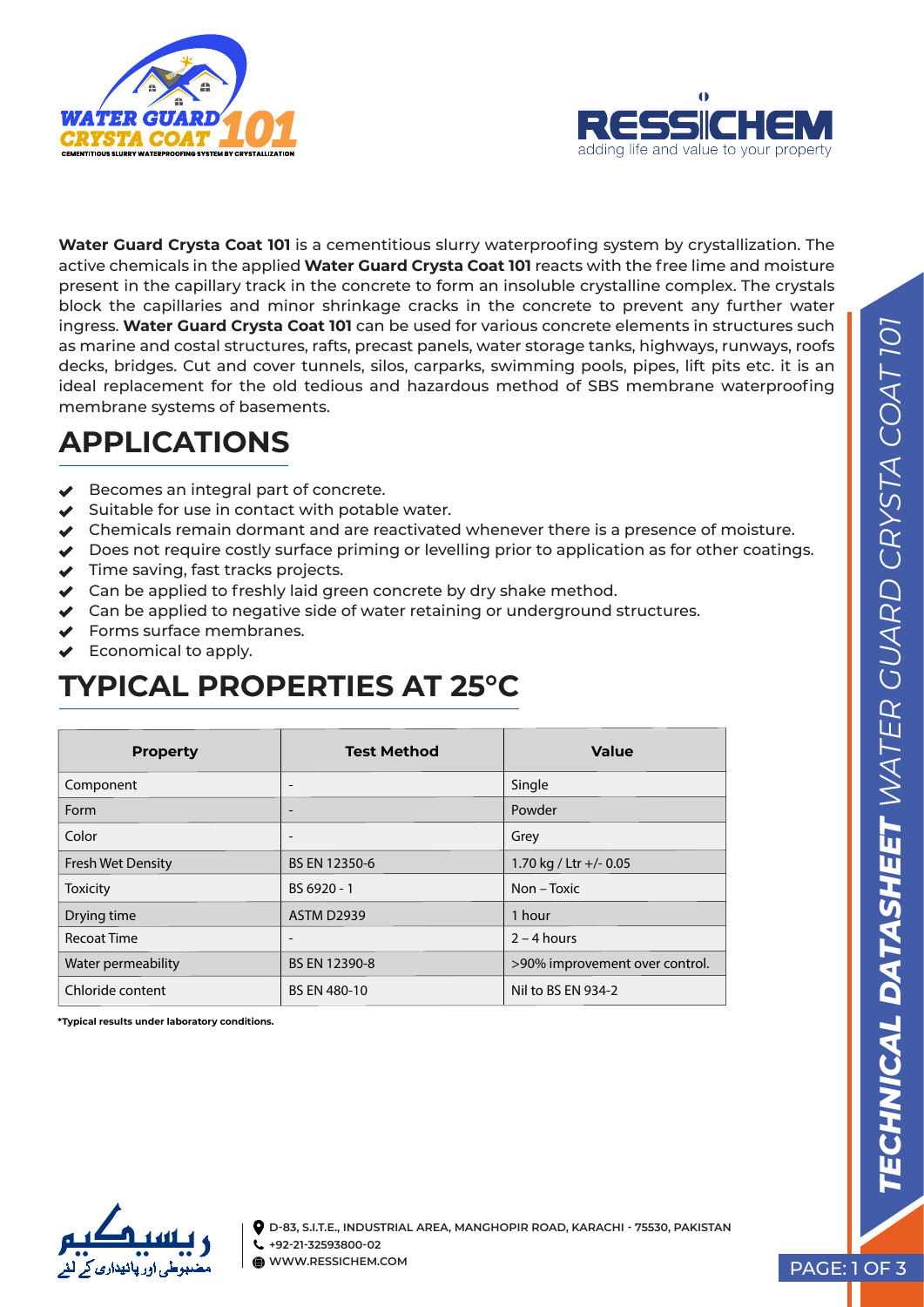



#### **SURFACE PREPARATION**

Concrete surface to be treated must be clean and free of laitance, dirt films, paint, coatings, or other foreign matter. The surface must also have an open capillary system for the **Water Guard Crysta Coat 101** treatment. If the surface is too smooth, they much be acid etched using Ressi Acid itch and then further neutralized. The surface can also be Lightly sand blasted, or water blasted if not neutralized properly. Structural defects such as cracks, faulty construction joints and honeycombs should be routed to sound concrete and repaired. It is recommended to use Ressichem patch series of repair mortar for these applications. **Water Guard Crysta Coat 101** is not designed for use in expansion joints or "moving cracks." Horizontal surfaces should preferably have a rough wooden float or broom finish. All surfaces should be saturated with water prior to application.

#### **MIXING**

The Water powder ratio of **Water Guard Crysta Coat 101** is between 0.50 to 0.55. This means for a 2 KG bag the water ratio can vary from 1 Ltr to 1.1 Ltr. And for a 20 KG Bag 10 Ltr to 11 Ltr of water can be used. Only potable water is to be used for mixing. Always add powder to water, mix using a slow speed drill fitted with a paddle until a smooth lump free consistency is obtained. Do not rework stiff material by adding more water. Only mix enough material that can be used within 30 minutes.

# **APPLICATION**

**Slurry coat:** Apply **Water Guard Crysta Coat 101** with a stiff fiber brush. Scrub well into the damp surface, filling all pores and finish with final strokes in one direction. After the first coat has been set but while it is still green, apply a second coat. If this is not possible, prewet the first coat before application of the second coat. Application is recommended on concrete that is at least two to four weeks old.

**Dry shake method:** For newly poured concrete, use **Water Guard Crysta Coat 101** directly from the bag, distribute the powder evenly over the freshly poured concrete at a spread rate of 4-5 KG /  $m^2$ before the final trowel finish. It is recommended to distribute approximately 50% at right angles to the first application. Release the powder as close to the wet surface of concrete as possible. Finally trowel the concrete to the required finish. For positive side waterproofing, **Water Guard Crysta Coat 101** can be sprinkled on horizontal formwork. Concrete should be poured directly on the well spread material.

**Leaking cracks: Water Guard Crysta Coat 101** can be mixed to the dry mortar consistency and used to fill the cracks. If there is any active water leakage, then **Water Guard Crysta Coat 101** can be mixed with a suitable plugging material recommended by Ressichem at a Ratio of 1:1 and fixed at the point of water leakage to stop the flow of water. Over such treatment two coats of **Water Guard Crysta Coat 101** can be applied at a said rate of application.